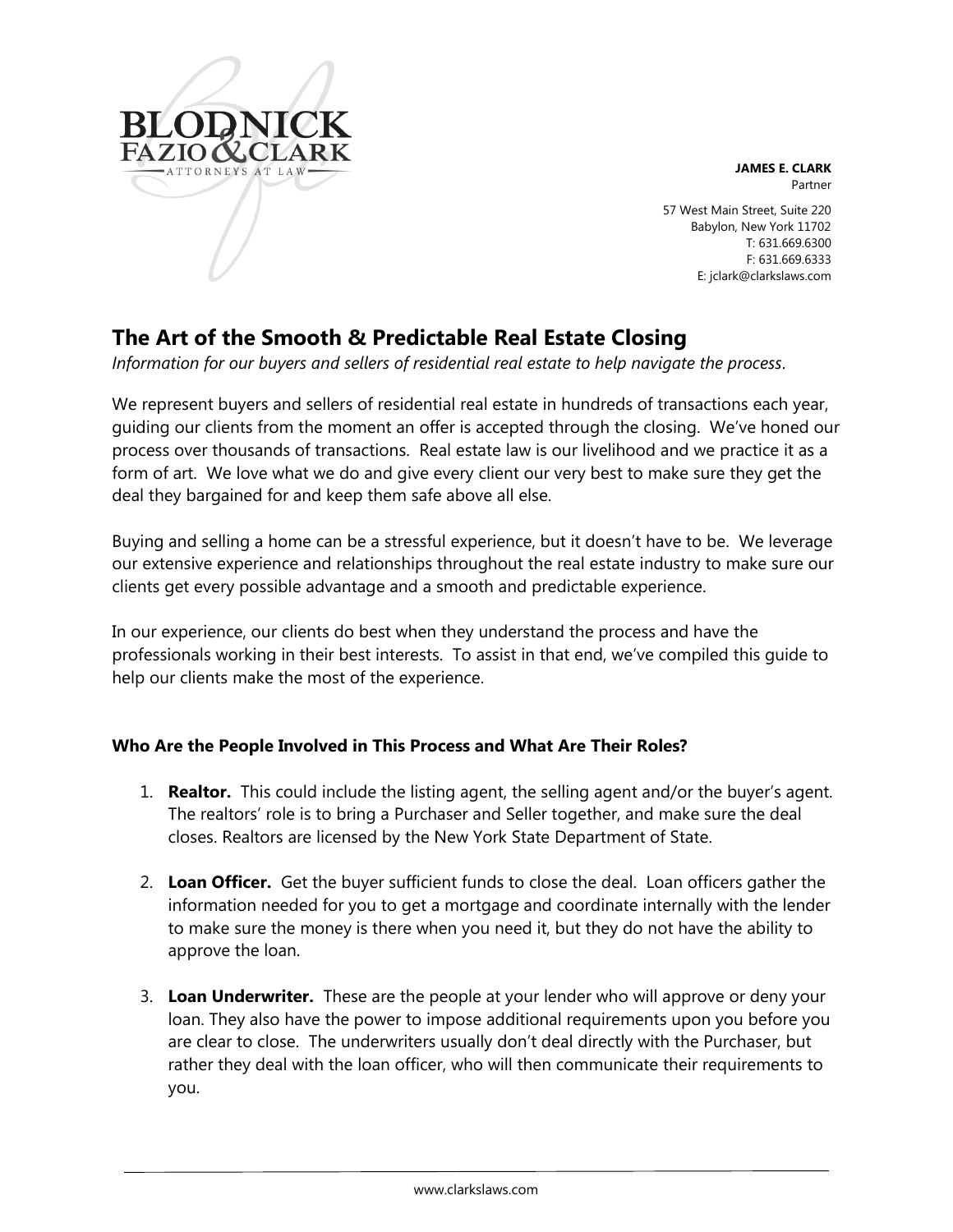- 4. **Seller's Attorney.** Put the Seller's terms of sale in writing, deliver good title to the Property, and make sure the Purchaser delivers the agreed funds before releasing the deed to the Property.
- 5. **Purchaser's Attorney.** Make sure the Seller's written terms are acceptable to Purchaser, and provide enough flexibility to provide for contingencies if things don't go as planned. Make sure the Seller delivers the Property on the agreed terms. Make sure title to the Property is insured. Make sure the funds are not delivered to the Seller until the Seller delivers the deed to the Property.
- 6. **Title Company.** Issues a title insurance policy to insure the deed and title being delivered by the Seller to the Purchase. The title company identifies potential defects in title so that the Seller's attorney can fix them and make sure that the Purchaser receives good title at closing.
- 7. **Homeowner's Insurance Broker.** Issues an insurance policy to the Purchaser to insure against fire, flood, liability or other catastrophes after the Purchaser is the Owner.
- 8. **Seller.** Deliver the Property on the terms provided in the Contract,
- 9. **Purchaser.** Obtain the funds to buy the Property, and deliver the funds. Make sure the Property meets his/her specifications.

## **Where Each Participant's Loyalties Lie.**

Every participant in the deal is motivated to get it done, but for different reasons. Keeping these reasons, the duties of loyalty and the obligations of each participant in mind will put things into perspective that are otherwise difficult to explain. Trust the people who have a duty of loyalty to you, look critically at the actions of the others.

## **Your Attorneys' Professional Obligation.**

Your attorney has a duty of confidentiality to you. The realtors and everyone else involved with the transaction do not. So be careful what you say! The Seller and Purchaser are considered "opposing parties." The attorneys can't speak directly to an opposing party. Communication by an attorney to the other side is only permitted through the other attorney.

## **Experience of the Participants.**

Most of the people involved in your real estate transaction will have years of experience. Some with hundreds or even thousands of deals completed. They get paid to do what they do in the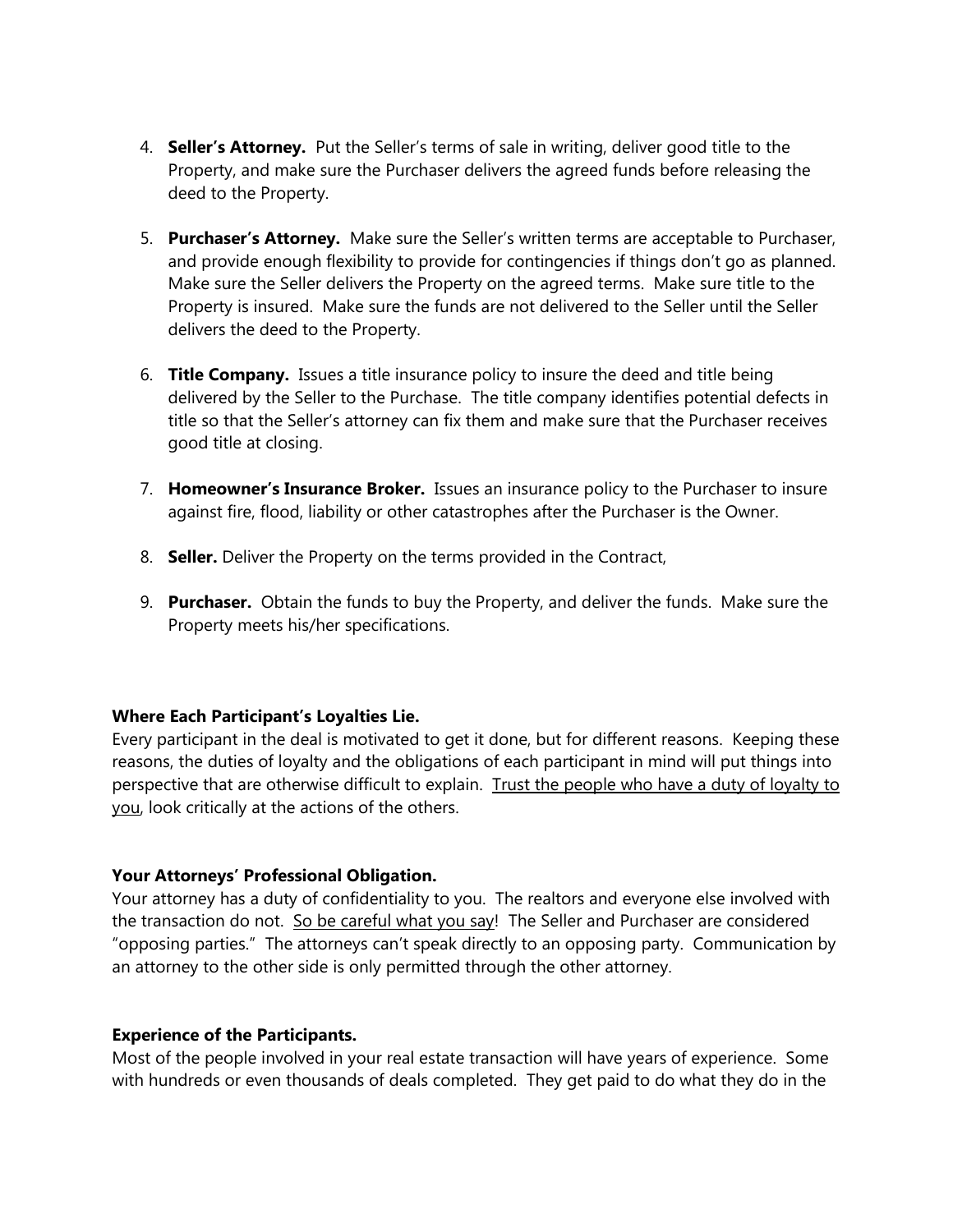deal. They get paid because they are good at what they do. Leverage that experience, let them do their job.

#### **Flow of the Deal.**

Every deal is different, but there are certain steps, or milestones that need to happen before others can happen. The professionals involved with the deal can be very efficient if these things happen in order and follow these tried and true processes. *Go with the flow.*

#### **What About Surveys?**

A survey is a map of the boundaries of the Property as well as the location of any structures on the Property. Sometimes we can close on a property using an old survey, but if the existing survey is too old, or if there is no existing survey, you will need to get one. The cost of a survey is additional and will be paid by you, directly to the surveyor. We can order this for you if you need to get a survey.

## **Acceptance of the Contract, Acceptance of the Deed.**

Once you sign the Contract, you're agreeing to buy the Property on the terms of that Contract. If you don't go through with it, then you will risk losing your deposit. When you accept the deed to the Property, the Property is your problem – defects and all. So, it is your responsibility to make sure the Property is in the condition required by the Contract. **Make sure the Property is everything and anything you hoped for before signing the Contract, and make sure the Property is in the condition required by the Contract before you accept the deed.**

## **The Final Walk-Through.**

The final walk-though is your last chance to make sure the home is in the condition that the Seller promised in the Contract. During the walk-though look at EVERYTHING, try all of the appliances, systems, faucets, light switches etc. Make sure it all works. If there is a problem, write it down, inform the realtor and inform your attorney. If it is an issue Seller was supposed to address then it will need to be addressed before the closing is done. If it isn't possible to address the issue before the closing is done, then your attorney has the ability to demand that the Seller's attorney hold some amount in escrow post-closing to secure that the Seller will fix the problem. Alternatively, you can get an estimate of the cost to fix the problem, and the Seller might opt to give you a credit on the purchase price so you can fix the problem yourself. The final walk-though is important. Take with your time with it and do it right.

#### **Unexpected Closing Costs.**

Your loan officer has an obligation to make sure the purchaser can afford the house, including the closing costs before they're are approved for the loan. Part of this will be to give the Purchaser an estimate of your closing costs. Keep in mind that this is only an estimate and is subject to change. Some unexpected costs such as title charges can vary this amount by a few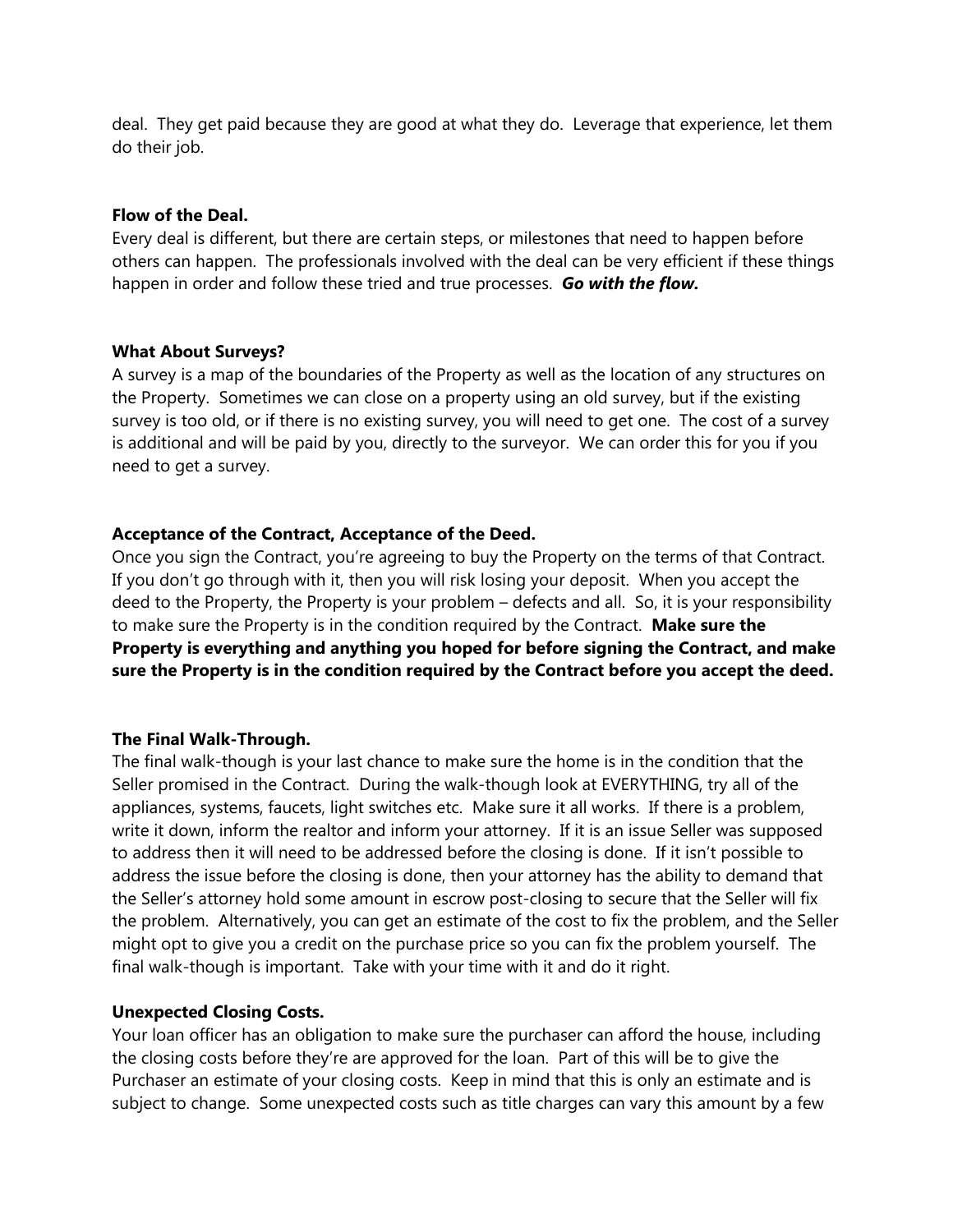hundred dollars, others, such as tax adjustments can vary your out of pocket by thousands. Discuss this with your loan officer, and make sure you have adequate reserve funds to get the deal done.

# **Getting the Mortgage.**

Nailing down your funding is often the most time consuming and stressful part of the deal. The lender you choose and the loan officer you are working with can make or break this. If you have a lender you like, go with it, but if you need a second opinion or would like to speak to other lenders, please let us know. We work with loan officers and lenders all day long (both good and bad) and would be happy to refer you to someone good!

# **Knowing the Difference Between a Mortgage Approval, a Mortgage Commitment, a Clear to Close, and Funding Approval.**

- 1. "Mortgage Approval" is a fairly easy thing to get and is freely given by a loan officer after a Purchaser provides some basic financial information, but it hasn't been reviewed by an underwriter, which will ultimately approve or deny your mortgage.
- 2. "Mortgage Commitment" is an affirmative promise by the Lender to give you the loan after underwriter review, but a Mortgage Commitment has conditions. Until the conditions are met to the satisfaction of the underwriter, you will not be able to schedule the closing.
- 3. "Clear to Close" means that all of the conditions outlined in the Mortgage Commitment and any new conditions have been met.
- 4. "Funding Approval" means that the lender's attorney has the approval to issue the loan proceeds at the closing. Funding Approval won't happen until all loan documents have been signed and the deed has been executed by the Seller.

## **Dates that Matter and Dates that Don't Really Matter.**

There are a lot of dates in every real estate deal. Here are some of the key dates and notes about their importance:

1. Contract Date. This is the date by which all other dates in the deal are timed. There is no deal, and the Seller doesn't have any obligation to you, until the date the seller signs the Contract and accepts your contract deposit. At that moment you have bound yourself to buy the home, and the Seller has bound themselves to sell to you, the house is off the market, and you are what is known as the "equitable owner" of the Property. This means you have an equity interest in the Property, and once you pay the balance of the price, it is yours.